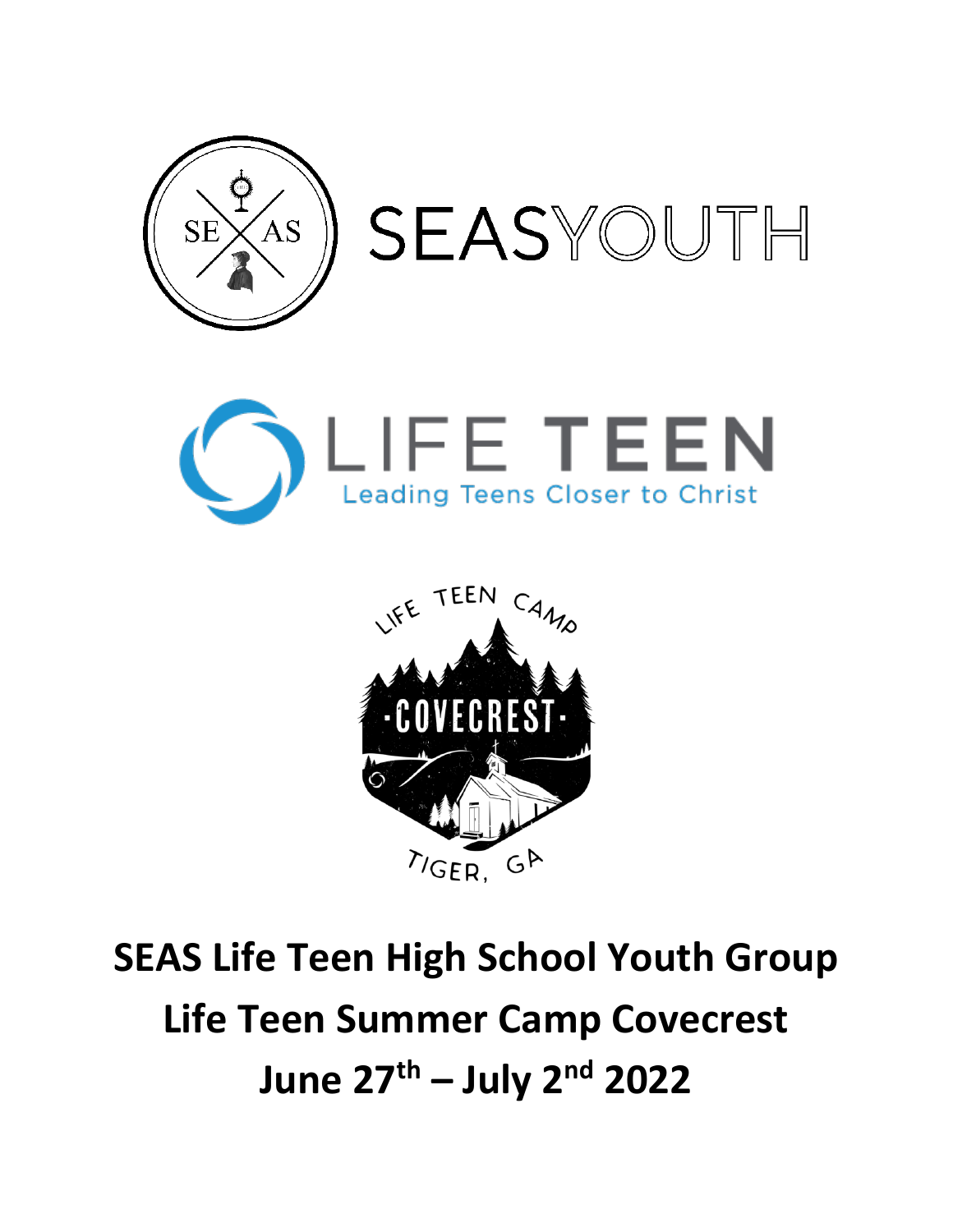## **What is Camp Covecrest?**

Summer camp with Life Teen at Camp Covecrest is an incredible opportunity to bring your teens into an incredible experience of life. For over 17 years, we've provided experiences at summer camp where your middle school youth and high school teens are able to be free and confident in themselves, develop new friendships with other teens from your parish, and encounter God working in their lives. This is the summer that you begin to experience a bigger and better life than you ever thought possible.

#### **Where is Camp Covecrest?**

Camp Covecrest is in Tiger, Georgia, at an elevation of 1,962 feet! Tiger is in northeast Georgia just south of the Georgia-Tennessee border.

#### **What Happens at Camp Covecrest?**

**Faith.** A multitude of opportunities to experience God through the Sacraments, including daily Mass, confession every morning and night, and Eucharistic Adoration. Our desire is for every teen to leave camp with a stronger relationship with Jesus Christ.

Teens will hear powerful talks from relatable, funny, and challenging hosts, along with prayerful and engaging praise and worship music from music ministers. Every session is crafted to assist teens in examining their lives and growing in their faith.

**Personal Prayer.** Group reflections, guided prayer activities and silent personal meditations. Camp provides the space for everyone, and we mean everyone, to develop a deeper and more meaningful prayer life.

**Friends**. Camp is the perfect time to strengthen existing friendships and create new ones! You'll journey through camp alongside your parish, while also encountering hundreds of other campers from around the country. We arrive as a parish group and leave camp as family!

**Free Time.** Plenty of Free Time, choose your fun: Soccer, ultimate frisbee, flicker ball, gaga ball...crafts, play music, board games...tons of water activities.

**Adventure**. Teams of highly trained individuals will make sure you're safe while having a blast with: zip lines, rock walls, to leap of faiths, white water rafting, messy games and obstacle courses that are fun and challenging...ropes courses designed for personal and team growth where individuals can learn to overcome personal fears and challenges while relying on their friends for help.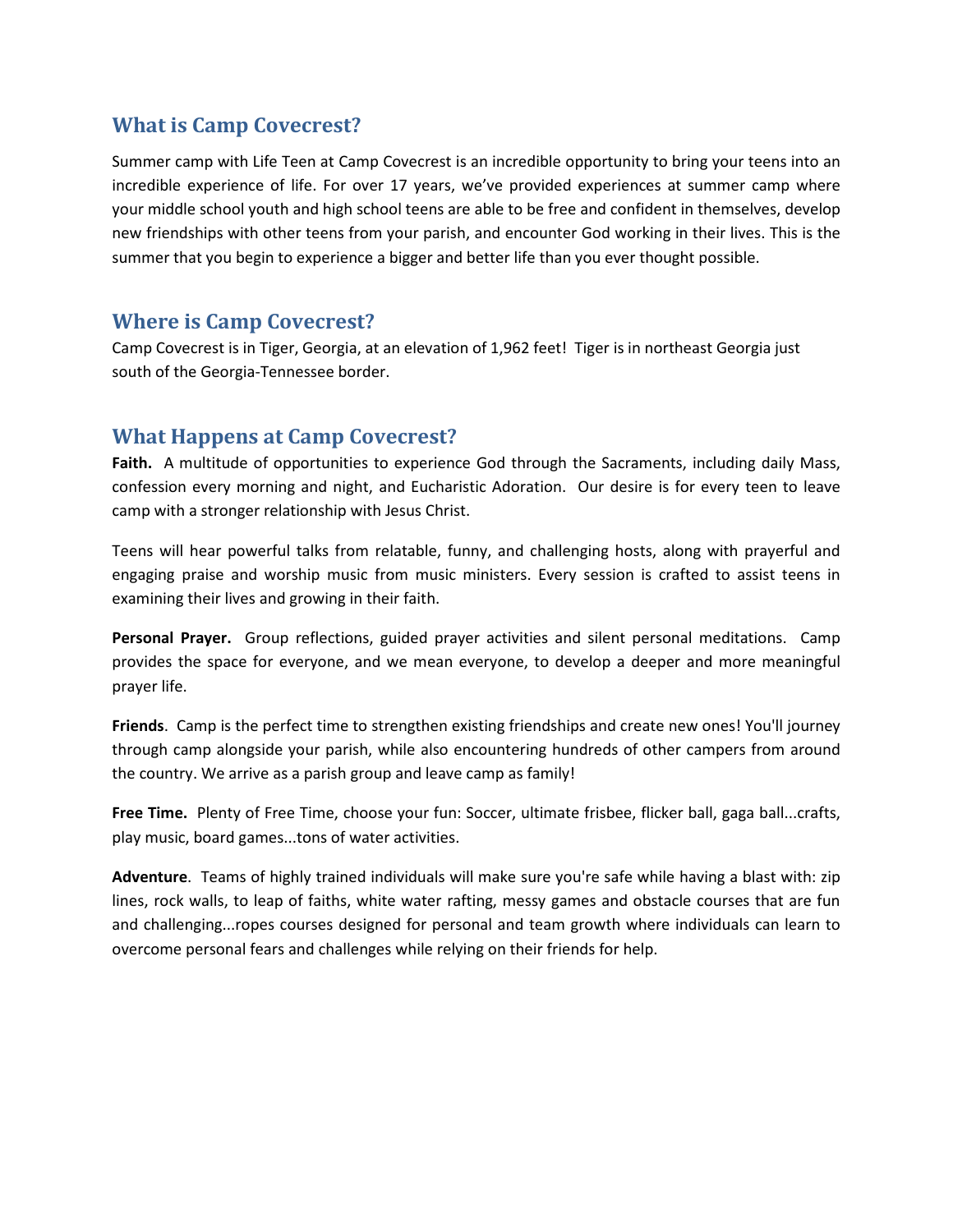## **How Will We Get There?**

We will take a bus to and from Camp Covecrest. We are partnering with another parish to make travel affordable and safe.

# **What Will We Eat at Camp Covecrest?**

Here is a sample menu:

- Breakfast: Bacon, Eggs, Biscuits, Jam, Cereal, Fruit, Yogurt
- Lunch: BBQ Chicken Sandwiches, potato salad, salad
- Dinner: Creamy chicken, green beans, rice, rolls, cake
- Breakfast: Sausage on a stick, muffin top, cereal, fruit, yogurt, milk
- Lunch: Individual pizzas, chips, cookies, salad

#### **What Do We Do Each Day?**

Every day at camp is a little different, and every year is a little different! Campers and chaperones can expect to participate in high/low ropes, white water rafting, daily Mass, an obstacle course, powerful nightly sessions led by a dynamic host and musician, messy games, and more. It's the perfect combination of faith and fun. Teens will be led in activities and small groups by college-aged missionaries committed to helping them encounter Christ in a way that is personal and tangible.

# **Trip Package | How Much Does Camp Covecrest Cost?**

The price for the trip includes the price of the camp, all meals, lodging, two t-shirts – everything needed for the full week!

| <b>COST WITH FUNDRAISING*</b> | COST WITHOUT FUNDRAISING* |
|-------------------------------|---------------------------|
| \$300/person                  | \$800/person              |
| (teens & chaperones)          | (teens & chaperones)      |

*\*Families with multiple children will receive a \$50 discount on one child*

## **Registration/Payment Deadlines**

| Payment        | <b>With Fundraising</b> | <b>Without Fundraising</b> | <b>Due Date</b>        |
|----------------|-------------------------|----------------------------|------------------------|
| <b>Deposit</b> | \$60/person             | \$60/person                | No later than Nov 14th |
| Payment #1     | \$50/person             | \$150/person               | January 2, 2022        |
| Payment #2     | \$50/person             | \$150/person               | February 1, 2022       |
| Payment #3     | \$50/person             | \$150/person               | March 1, 2022          |
| Payment #4     | \$50/person             | \$150/person               | April 1, 2022          |
| Payment #5     | \$40/person             | \$140/person               | May 1, 2022            |

**PAYMENT LATE FEE: \$15**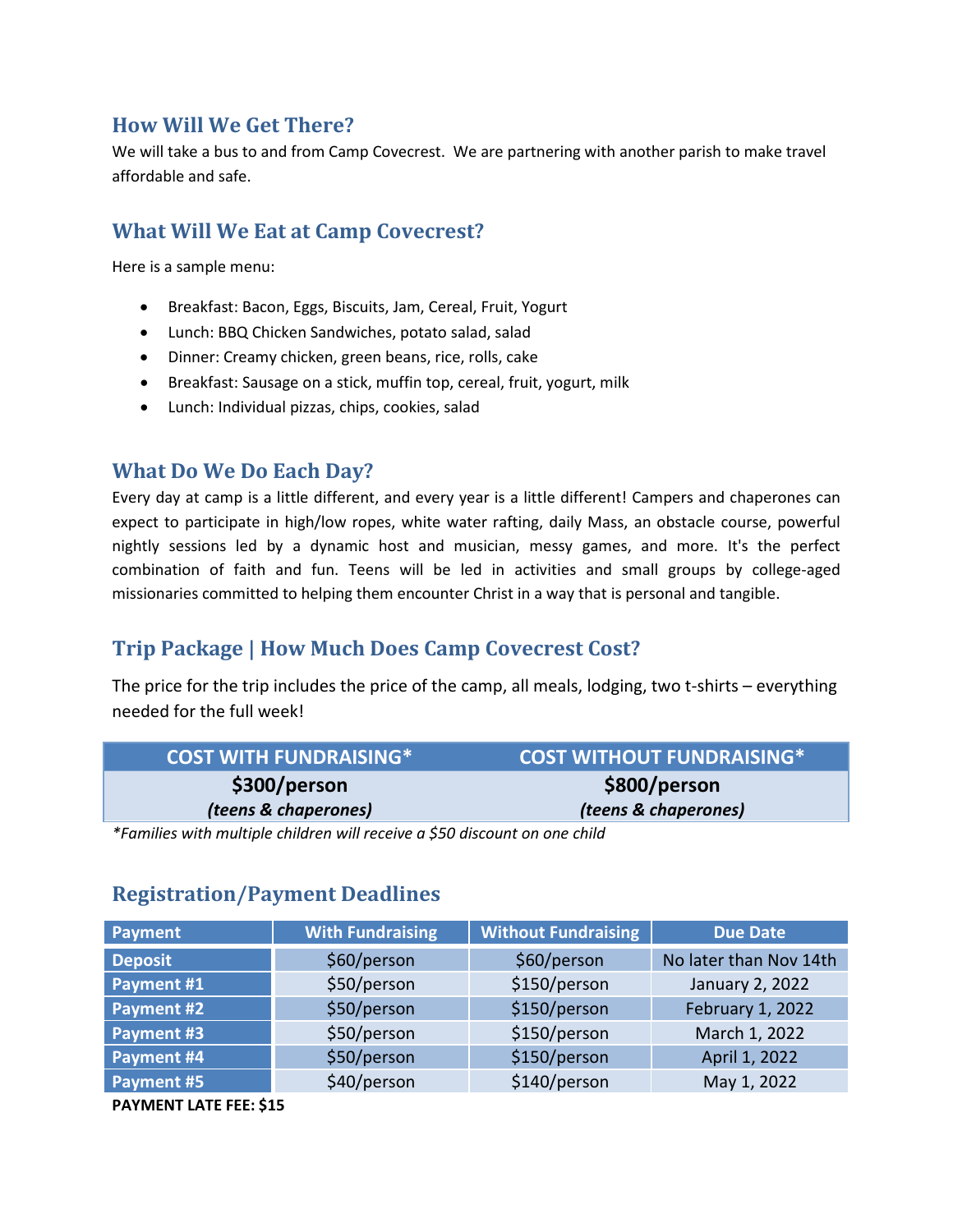# **Fundraisers**

Our parish is extremely generous, and we should be able to raise a sizeable percentage of the cost of the trip; however, this requires participation by all students to be successful.

#### **Scheduled Fundraisers**

Fundraisers that haven't been scheduled yet – Belk (April of 2022), Chick-Fil-A (April of 2022) as well as our sponsorship letter program (unveiled March in 2022).

| <b>Date</b>                 | <b>Fundraiser</b>       |  |
|-----------------------------|-------------------------|--|
| December 11/12, 2021        | Bake Sale*              |  |
| <b>February 26/27, 2022</b> | Bake Sale*              |  |
| March 26/27, 2022           | Wall-O-Money*           |  |
| April 30/May 1, 2022        | Bake Sale*              |  |
| May 14, 2022                | <b>Trivia Night</b>     |  |
| June 18/19, 2022            | Bake Sale & Key Chains* |  |

*\*Bake sales (and Wall-O-Money) take place at 4 pm Mass on Saturday and then 8a/10a/12p Mass on Sunday.*

# **Camp Covecrest Registration & Policies**

- There are a limited number of spots for this trip. This is the decision of Life Teen as Life Teen seeks to offer the opportunity to attend Camp Covecrest to as many people as possible from across the United States.
- We may place those who do not obtain a spot on a wait list, but there is NO GUARANTEE that those on the wait list will be able to attend.
- To reserve a spot for Camp Covecrest, a **\$60 non-refundable deposit** must be submitted along with the attached registration form. (This can be done online; visit [www.seaspcfl.org/youth](http://www.seaspcfl.org/youth) for more information.
- **Deadline to turn in the reservation form and deposit is 11 pm on November 14, 2021**. Forms and deposits will not be accepted after that time.
- **Reservations will be taken on a "first come, first served" basis.** To place a reservation, you must submit this form (either hard copy or online) and the \$60 non-refundable deposit beginning Sunday, October 31st but no later than 11 pm on November 14, 2021. This does not guarantee that you have a spot; we will inform you if you have a spot or if you have been waitlisted. NOTE: Hard copy forms turned into the Rectory office drop box will be collected at the end of each day (so online registration is faster and preferred).
- If you are selected to attend Camp Covecrest but decide before January 31, 2022 that you cannot attend you will be dropped from the trip without penalty (minus the \$60 deposit). However, if you cancel AFTER January 31, 2022 you will be responsible for the cost of the trip unless you're able to find an alternate to take your place. After January 31, 2022 the trip is NON-REFUNDABLE.